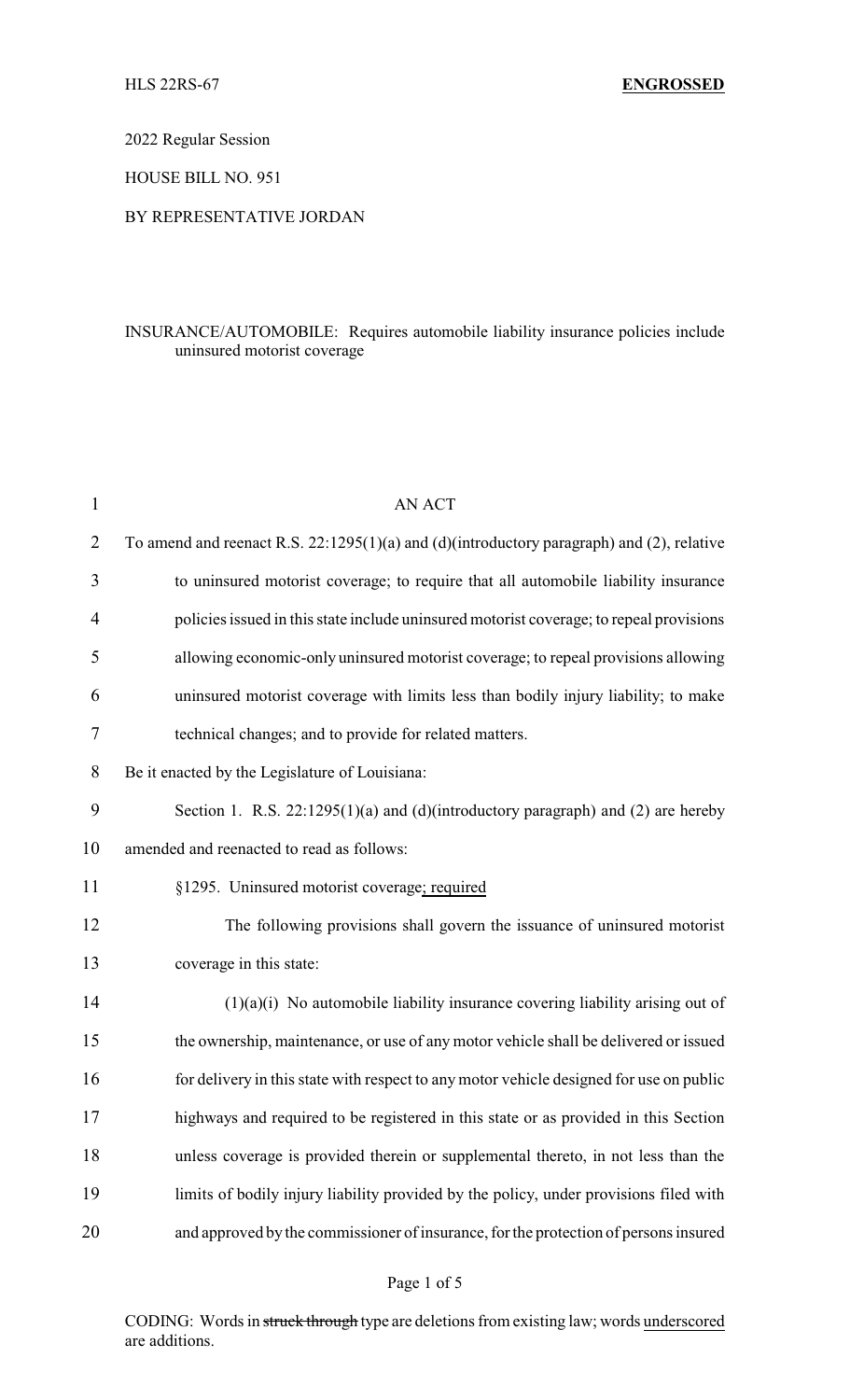thereunder who are legally entitled to recover nonpunitive damages from owners or operators of uninsured or underinsured motor vehicles because of bodily injury, sickness, or disease, including death resulting therefrom; however, the coverage 4 required under this Section is not applicable when any insured named in the policy either rejects coverage, selects lower limits, or selects economic-only coverage, in 6 the manner provided in Item  $(1)(a)(ii)$  of this Section. In no event shall the policy limits of an uninsured motorist policy be less than the minimum liability limits required under R.S. 32:900, unless economic-only coverage is selected as authorized in this Section. Such coverage need not be provided in or supplemental to a renewal, reinstatement, or substitute policy when the named insured has rejected the coverage 11 or selected lower limits in connection with a policy previously issued to him by the 12 same insurer or any of its affiliates. The coverage provided under this Section may exclude coverage for punitive or exemplary damages by the terms of the policy or 14 contract. Insurers may also make available, at a reduced premium, the coverage provided under this Section with an exclusion for all noneconomic loss. This coverage shall be known as "economic-only" uninsured motorist coverage. Noneconomic loss means any loss other than economic loss and includes but is not 18 limited to pain, suffering, inconvenience, mental anguish, and other noneconomic 19 damages otherwise recoverable under the laws of this state.

20 (ii) Such rejection, selection of lower limits, or selection of economic-only 21 coverage shall be made only on a form prescribed by the commissioner of insurance. 22 The prescribed form shall be provided by the insurer and signed by the named 23 insured or his legal representative. The form signed by the named insured or his 24 legal representative which initially rejects such coverage, selects lower limits, or 25 selects economic-only coverage shall be conclusively presumed to become a part of 26 the policy or contract when issued and delivered, irrespective of whether physically 27 attached thereto. A properly completed and signed form creates a rebuttable 28 presumption that the insured knowingly rejected coverage, selected a lower limit, or 29 selected economic-only coverage. The form signed by the insured or his legal

#### Page 2 of 5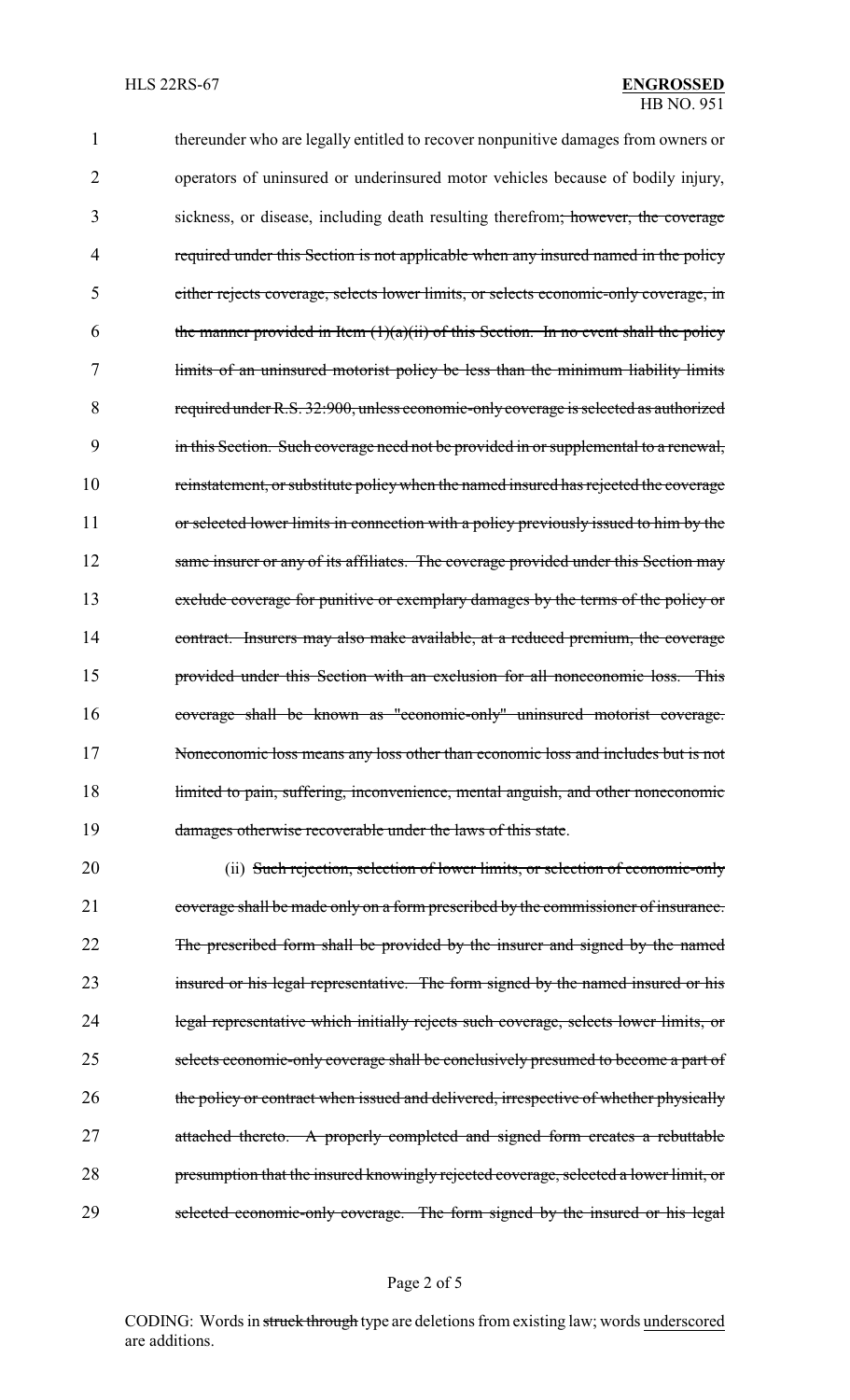representative which initially rejects coverage, selects lower limits, or selects economic-only coverage shall remain valid for the life of the policy and shall not require the completion of a new selection form when a renewal, reinstatement, 4 substitute, or amended policy is issued to the same named insured by the same insurer or any of its affiliates. An insured may change the original uninsured motorist selection or rejection on a policy at any time during the life of the policy by submitting a new uninsured motorist selection form to the insurer on the form prescribed by the commissioner of insurance. Any changes to an existing policy, regardless of whether these changes create new coverage, except changes in the 10 limits of liability, do not create a new policy and do not require the completion of 11 new uninsured motorist selection forms. For the purpose of this Section, a new 12 policy shall mean an original contract of insurance which an insured enters into 13 through the completion of an application on the form required by the insurer. 14 (iii) This Subparagraph and its requirement for uninsured motorist coverage

 shall apply to any liability insurance covering any accident which occurs in this state and involves a resident of this state.

 (iii) Notwithstanding any contrary provision of this Section and R.S. 22:1406, an automobile liability policy written to provide coverage for a school bus may limit the scope of uninsured motorist liability to only provide liability coverage for damages incurred by reason of an accident or incident involving the school bus, or a temporary substitute vehicle, and such limitation shall limit the uninsured motorist coverage of a named insured in the policy to only damages incurred by 23 reason of such accident or incident.

**\*** \* \* \*

 (d) Unless the named insured has rejected uninsured motorist coverage, the An insurer issuing an automobile liability policy that does not afford collision coverage for a vehicle insured thereunder shall, at the written request of a named insured, provide coverage in the amount of the actual cash value of such motor vehicle described in the policy or the minimum amount of property damage liability

## Page 3 of 5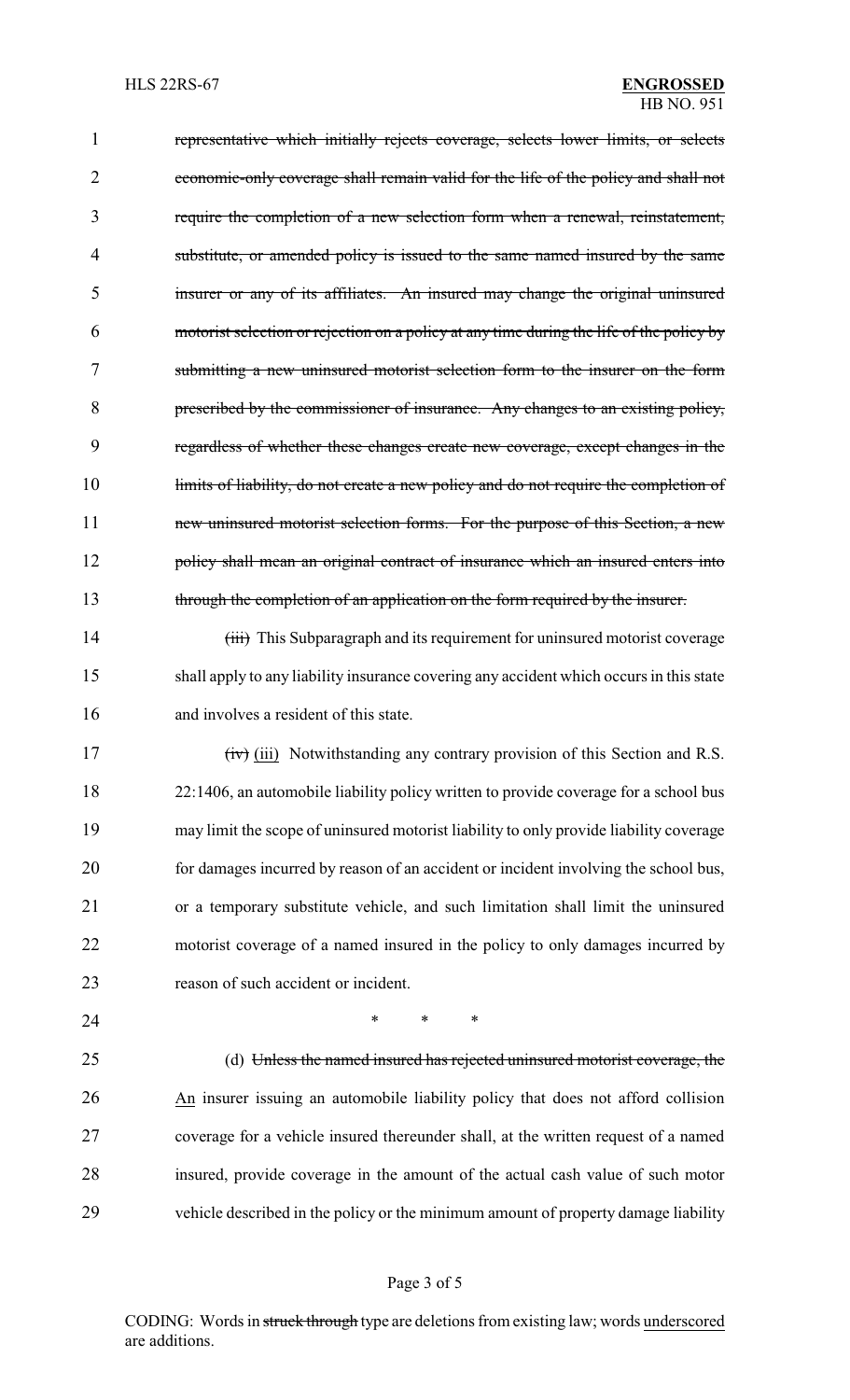| 1              | insurance required by the Motor Vehicle Safety Responsibility Law, R.S. 32:851 et      |
|----------------|----------------------------------------------------------------------------------------|
| $\overline{2}$ | seq., whichever is less, for the protection of persons insured thereunder who are      |
| 3              | legally entitled to recover damages from the owner or operator of an uninsured motor   |
| 4              | vehicle because of property damage to the motor vehicle described in the policy        |
| 5              | arising out of the operation, maintenance, or use of the uninsured motor vehicle. The  |
| 6              | coverage provided under in accordance with this Section shall be subject to a          |
| 7              | deductible in an amount of two hundred fifty dollars for any one accident. The         |
| 8              | coverage provided under in accordance with this Section shall not provide protection   |
| 9              | for any of the following:                                                              |
| 10             | *<br>$\ast$<br>$\ast$                                                                  |
| 11             | $(2)(a)$ For the purpose of this coverage, the terms term "uninsured motor             |
| 12             | vehicle" shall, subject to the terms and conditions of such coverage, be deemed to     |
| 13             | include an insured motor vehicle where the liability insurer thereof is unable to make |
| 14             | payment with respect to the legal liability of its insured within the limits specified |
| 15             | therein because of insolvency.                                                         |
| 16             | (b) For the purposes of this coverage, the term "uninsured motor vehicle"              |
| 17             | shall, subject to the terms and conditions of such coverage, also be deemed to include |
| 18             | an insured motor vehicle when the automobile liability insurance coverage on such      |
| 19             | vehicle is less than the amount of damages suffered by an insured and/or or the        |
| 20             | passengers in the insured's vehicle at the time of an accident, as agreed to by the    |
| 21             | parties and their insurers or as determined by final adjudication.                     |
| 22             | ∗<br>∗<br>∗                                                                            |

## DIGEST

The digest printed below was prepared by House Legislative Services. It constitutes no part of the legislative instrument. The keyword, one-liner, abstract, and digest do not constitute part of the law or proof or indicia of legislative intent. [R.S. 1:13(B) and 24:177(E)]

| HB 951 Engrossed<br>2022 Regular Session | Jordan |
|------------------------------------------|--------|
|------------------------------------------|--------|

**Abstract:** Requires automobile liability insurance policies include uninsured motorist coverage.

Present law provides that automobile liability insurance covering liability arising out of the ownership, maintenance, or use of any motor vehicle shall provide coverage in not less than